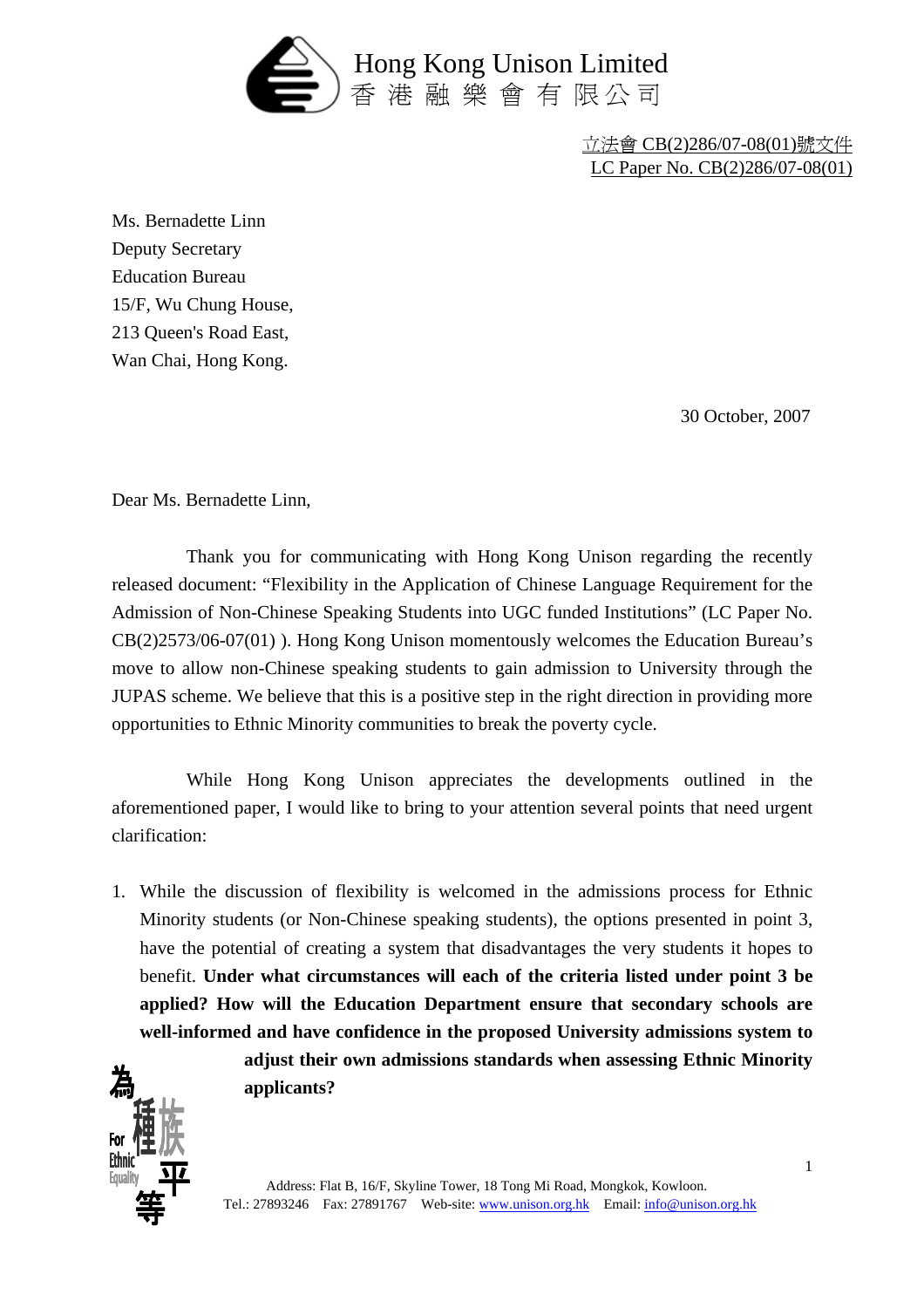

- **2.** On point 3(b), supposing there are two candidates, one is Chinese- speaking and the other falls into the classification of Non-Chinese speaking. In this case, **will the Non-Chinese speaking student have to demonstrate achievements in other academic subjects over and above the Chinese speaking student in order to gain admission?**
- **3.** As you are probably aware, some Ethnic Minority families are highly mobile, frequently going back and forth between Hong Kong and their country of origin despite being permanent residents of Hong Kong. The frequent move disrupts their children's educational progress, including their Chinese language learning. Regarding the first definition of Non-Chinese speaking student for the purposes of University admissions detailed in point  $6(a)$ , it states that students will be considered if he/she "has learned Chinese Language for less than six years while receiving primary and secondary education." **Whether the definition of "less than six years" is a continuous tally of six years or a sum of the total of years?**
- 4. We are delighted that the Education Bureau shares in Hong Kong Unison's belief in the importance for Hong Kong's Ethnic Minorities to learn the Chinese language, however we are unclear as to the type of curriculum recommended for Ethnic Minorities in this respect. As we interpret from point 8, it is up to individual schools to prove that their Ethnic Minority students can qualify for an "adapted and simpler curriculum."
	- **i. Firstly, what is the Education Bureau's definition of an "adapted and simpler curriculum"? What examples of an "adapted and simpler curriculum" can the Education Bureau provide as guidelines to schools?**
	- **ii. Under what more concrete criteria will schools and Ethnic Minority/ Non-Chinese Speaking students be judged to be able to follow an "adapted and simpler curriculum"?**
- **5.** Many primary and secondary school teachers from CMI schools and Designated Schools have expressed that they lack the expertise in teaching Chinese as a Second Language. Moreover, they feel that the lack of proper training and the lack of resources have shifted



the burden onto teachers to develop curriculum materials on their own to meet the standards of the mainstream or adapted curriculum. **What types of support (i.e. teacher's trainings, teaching materials) will the Education**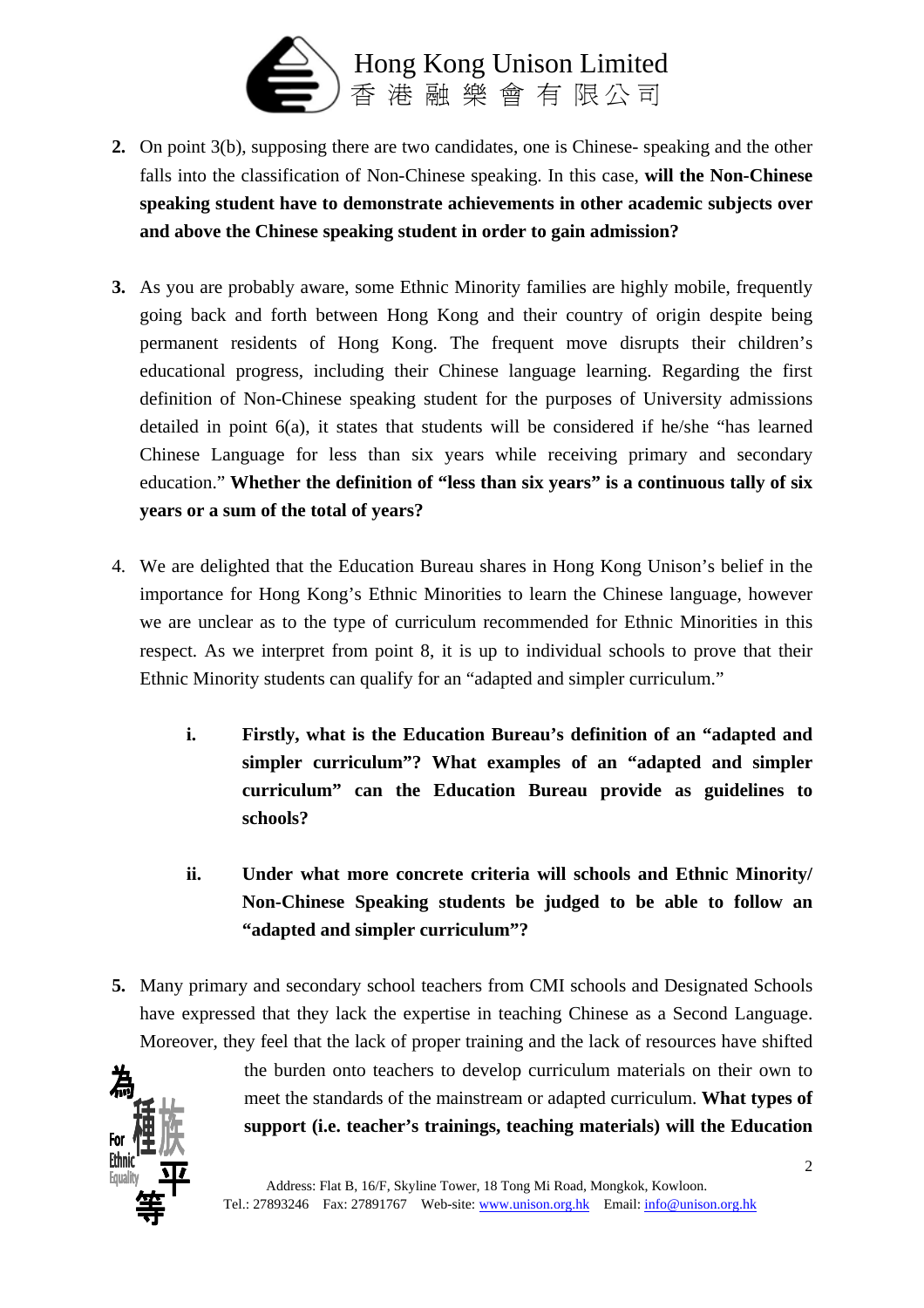

## **Bureau provide to teachers to ensure that students are well prepared to pass basic examination standards?**

- 6. The current paper makes no mention of the different schooling options currently available to Ethnic Minority students, which in reality complicates the schooling difficulties faced by Ethnic Minority students in furthering their education. As you are well aware, since 2004, Ethnic Minorities have been able to enter CMI schools. Although they are provided with the same opportunities as Chinese students, nevertheless the language and cultural difference in their family background means that they are at a disadvantaged starting point.
	- **i. With regards to point 6b) and point 8, will Non-Designated schools (i.e. CMI schools) with Ethnic Minority students be allowed to follow an "adapted and simpler curriculum"? And, how will these schools prove that they are following such a curriculum?**
	- **ii. For CMI schools who are unable to follow an "adapted and simpler curriculum", what concrete supportive measures, for example: more funding for schools to hire Ethnic Minority Teaching Assistants, more teacher's trainings on teaching Chinese to Second Language Learners, will be appropriated to schools?**
- 7. On the suggested way forward, we highly encourage the Education Bureau to actively continue its preliminary work with UGC institutions to specify the alternative Chinese language qualifications and the minimum acceptable grading for each institution as well as individual University departments. **Hong Kong Unison would like to request the Education Bureau to outline a detailed timeline for implementation and that the Education Bureau will make the suggestions in the present paper into policy.**
- 8. Furthermore, we are concerned and would like to seek clarification:
	- **i. As to whether GCSE Chinese is an acceptable alternative Chinese language qualification for entry into Hong Kong's higher institutions?**



**ii. More specifically, can the Education Bureau confirm the weighting placed on GCSE Chinese in entry requirements**